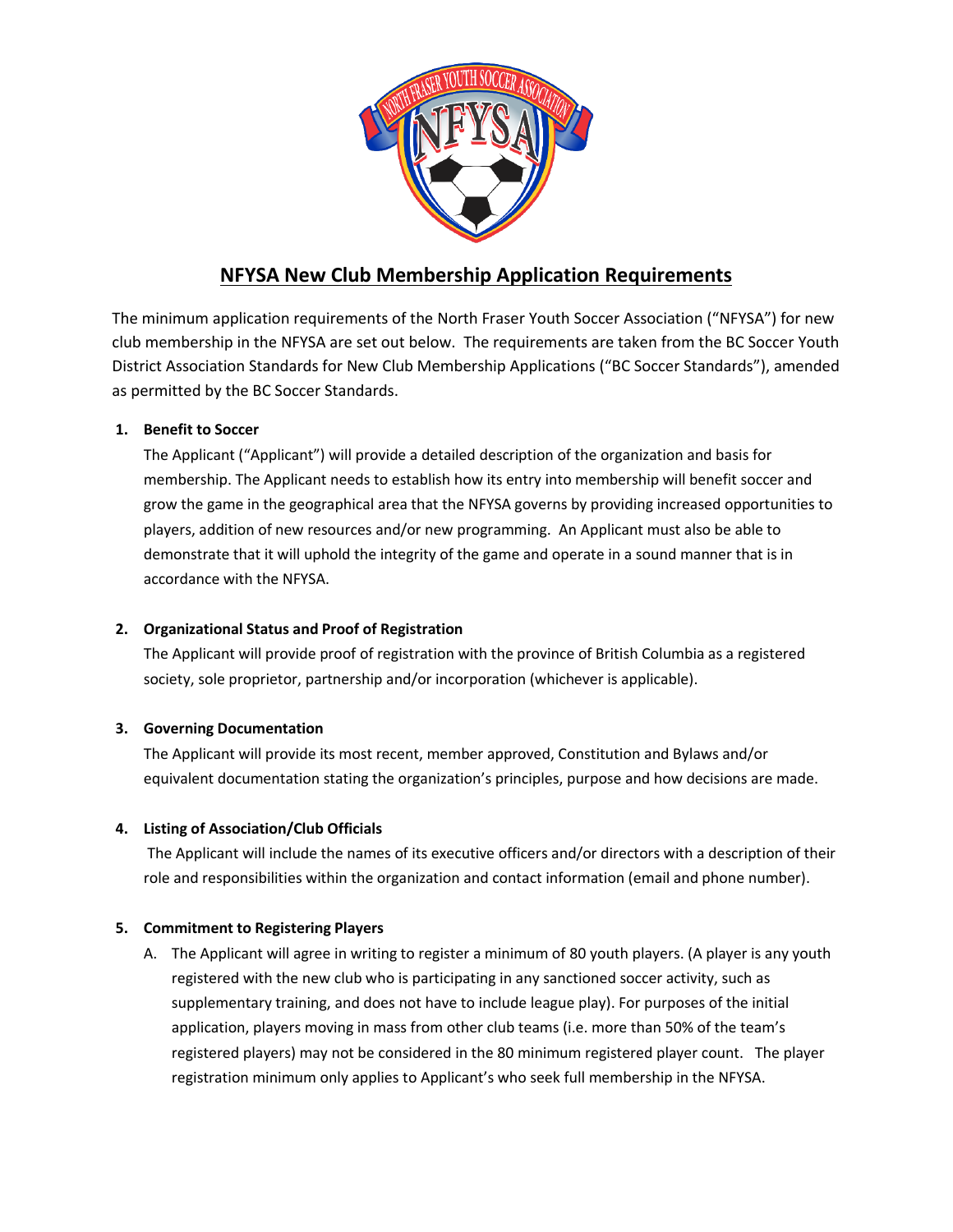Proof of player registration must be provided no more than 30 days after approval of the Application. Continued membership will be subject to the Applicant meeting these requirements and membership will be rescinded if the Applicant is unable to meet the required registration numbers within the stated timeline. Clubs whose Applications are rescinded may require additional proof of the ability to secure members (registered players) should they make application again in the future. The Applicant will agree in writing that it must maintain a minimum of 80 registered youth players for every future year of membership.

B. A minimum number of players must be new registrants to soccer: New club applicants must have new players (i.e. Players that have not been registered with BC Soccer or an affiliated organization within the past year). The minimum number of new players that is require of the applicant is 30% of the registration requirement set by NFYSA.

#### **6. Commitment to Non-Discrimination and Inclusive Programming**

The Applicant will provide policies aligned with the NFYSA and BC Soccer regarding non-discrimination. The Applicant must deliver male and female programming and be inclusive to individuals regardless of where an individual identifies on the gender spectrum.

#### **7. Commitment to Financial Strength, Responsibility and Transparency**

The Applicant will:

- Provide a minimum Notice to Reader financial statements annually after acceptance.
- Provide a budget for their organization's next two fiscal years.
- Provide a bond of \$10,000
- Acknowledge that 50% of the Bond will be returned at the end of a successful completion of the first year of membership and the remainder returned after the successful completion of the second year of membership.
- Agree in writing that if the Applicant and/or its officials within are sanctioned for misconduct, some or all of the Bond may not be returned.

#### **8. Proof of Organizational Readiness and Vision**

The Applicant will provide the following:

- a Business Plan and/or Operations Plan
- a Technical Plan.

#### **9. Commitment to Safe Sport and Ethical Conduct**

The Applicant will provide the following:

- Risk Management Policy
- Privacy Policy
- Discipline and Ethics Policy
- Code of Conducts for players, coaches, parents and club officials
- The name and contact information (email and phone numbers) of the Applicant's Risk Management Officer.
- A copy of Association Official bios and resumes including applicable coaching and/or referee certifications.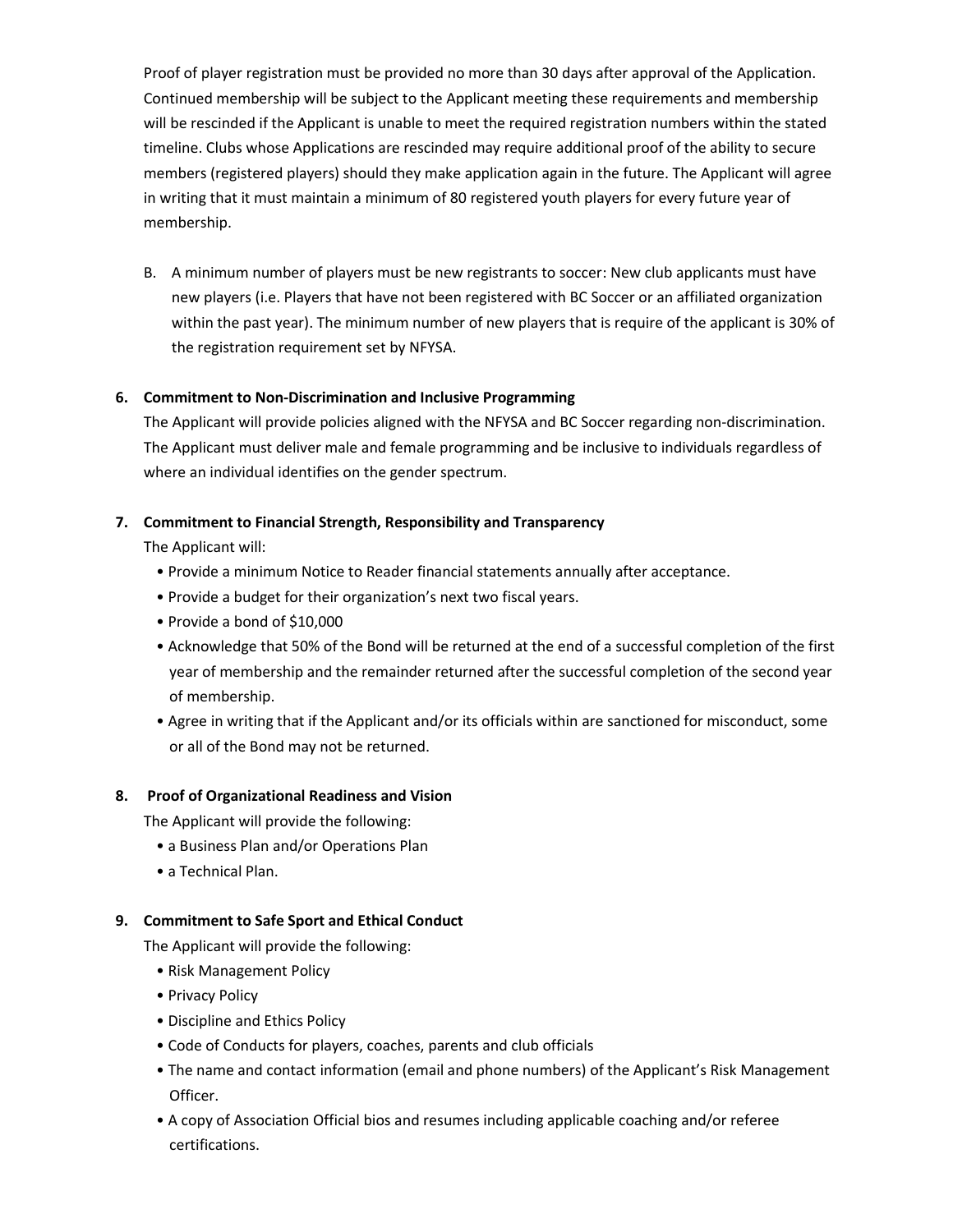• Confirmation that the Applicant's executive/officers have completed a Vulnerable Sector Check or Enhanced Police Information Check by a provider acceptable by BC Soccer.

## **10. Commitment to Compliance and Friendly Relations**

The Applicant will:

- Agree in writing to adhere to the bylaws, rules and regulations, policies and directives of the Youth District Association and its governing bodies.
- Agree in writing not to accept entire teams moving from any other club member (in or outside of the Youth District Association where membership is being sought).

## **11. Confirmation of Field Space**

The Applicant will provide proof that it has access to fields that are safe for training and match play. If the Applicant's fields are acquired directly from a local municipality, a letter of support from the municipality or proof of field rentals is required.

## **12. Restriction of Eligibility for Highest Level Programming**

The Applicant will acknowledge in writing that:

- Its teams will not be eligible to apply for NFYSA's District's (Metro) highest-level programming for one year unless another full member of the NFYSA does not put forward a high-level team for the same gender and age.
- The Applicant's teams must adhere to all BCCSL rules and regulations.

In order to be considered for membership in the NFYSA, an Applicant must complete the NFYSA new membership form at:

#### <https://www.nfysa.ca/resources>

and provide the following additional information:

- 1. A copy of your organization's Incorporation Certificate, Current Constitution and Bylaws.
- 2. Attach a list of minimum 80 players that will be registering with your club.

3. Provide any additional information that your organization feels would be relevant to its application for membership in the NFYSA.

Please note that your organization will be invited to one (1) or more interviews in connection with this Application.

# **Applications should be forwarded to the attention of the NFYSA Membership Committee, via Email to [chair@nfysa.ca.](mailto:chair@nfysa.ca)**

Deadline is January 15 for an application to start play the following August/September playing season.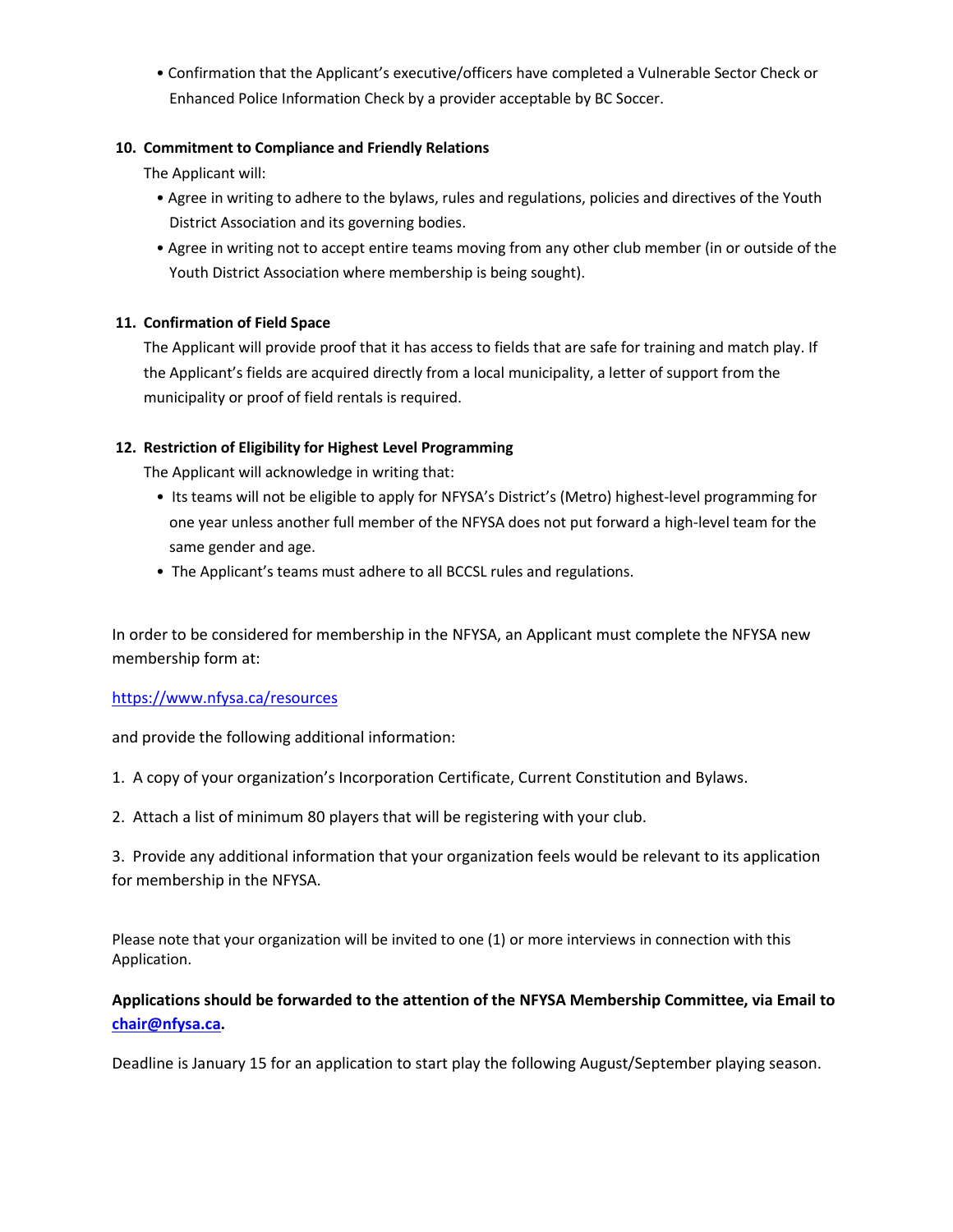

# **NFYSA Associate Membership Application Requirements**

The NFYSA Associate (or Limited) Membership designation is to support for profit entities and is:

- a non-voting member of the district
- able to offer supplemental training
- able to participate in sanctioned tournaments
- associate members retain the right to apply for full club membership in the future. Associate (or Limited) Members of Youth District Associations are not able to participate in any sanctioned league and/or sanctioned competition play including BC Soccer Provincial Championships. All players, regardless of membership category, must register with BC Soccer via the Youth District Association.

The following is required for the application process

#### **1. Organizational Status and Proof of Registration**

The Applicant will provide proof of registration with the province of British Columbia as a registered society, sole proprietor, partnership and/or incorporation (whichever is applicable).

#### **2. Governing Documentation**

The Applicant will provide its most recent, member approved, Constitution and Bylaws and/or equivalent documentation stating the organization's principles, purpose and how decisions are made.

#### **3. Listing of Association/Club Officials**

The Applicant will include the names of its executive officers and/or directors with a description of their role and responsibilities within the organization and contact information (email and phone number).

#### **4. Commitment to Financial Strength, Responsibility and Transparency**

The Applicant will:

- Provide a minimum Notice to Reader financial statements annually after acceptance.
- Provide a budget for their organization's next two fiscal years.
- Provide a minimum bond of \$5,000
- Acknowledge that 50% of the Bond will be returned at the end of a successful completion of the first year of membership and the remainder returned after the successful completion of the second year of membership.
- Agree in writing that if the Applicant and/or its officials within are sanctioned for misconduct, some or all of the Bond may not be returned.